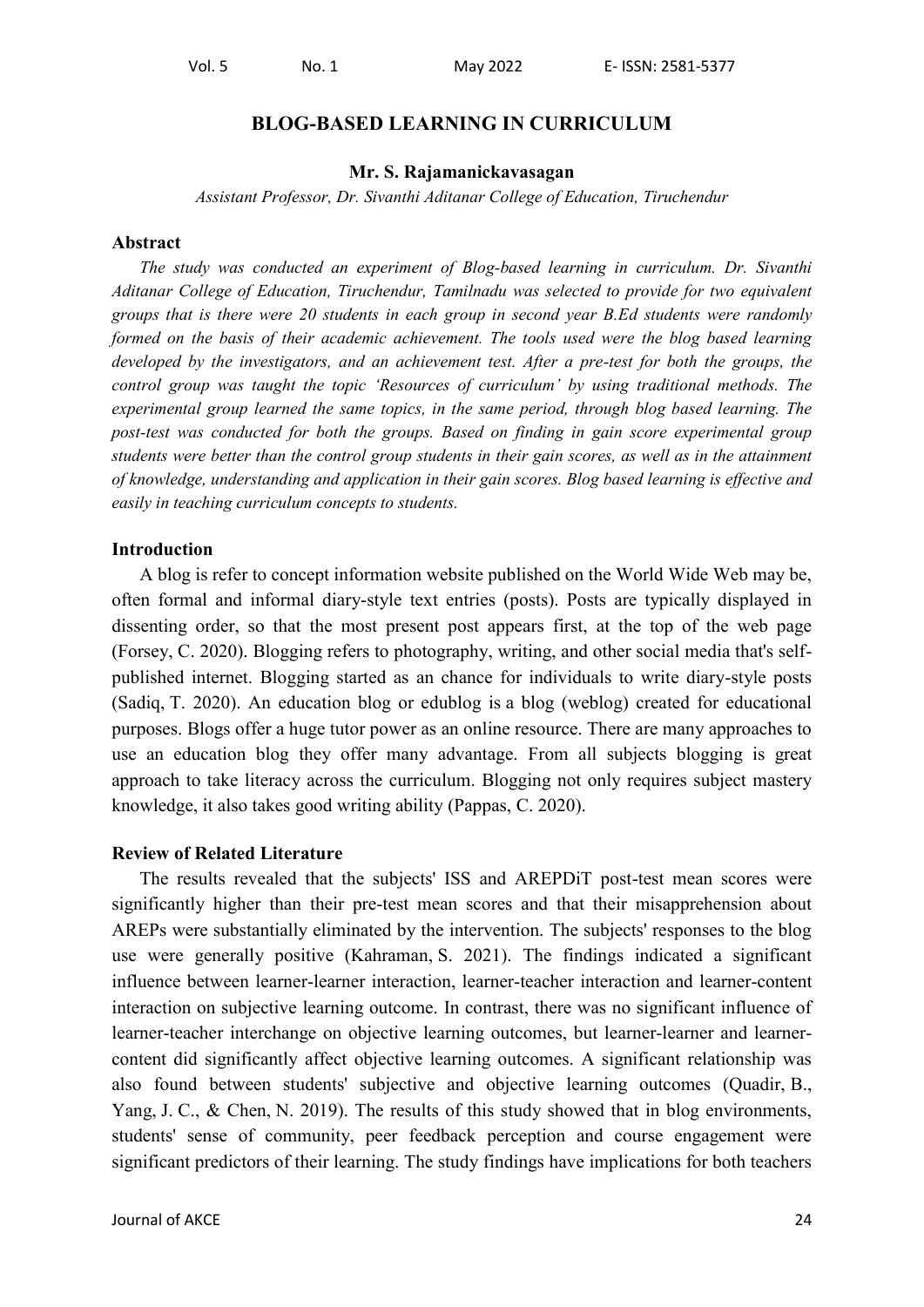and students and can be used as a structure to help the successful use of educational blogs (Gurer, M. D. 2020).the results of a survey of a group of 37 teachers who used LePress for at least six months. The study demonstrates that by using LePress, teachers experienced an increase level of control over several aspects of the course and this reinforced their insight about the ease of use of the system (Tomberg, V., Laanpere, M., Ley, T., & Normak, P. 2013).

## **Need and Significance for the Study**

Curriculum concepts transformation outside the classroom today is attractive and quick, but it is boring inside the classroom. Blogs help grow learning communities, let students take ownership of their learning, encourage creativity of expression, create multimodal spaces, give students opportunities to address audiences other than their professors, foster opportunities for reflection and provide them with tangible evidence of their learning over time. From morning to evening, more than five hours, students are made to sit in the same place and listen to one way communication to the subject concept push upon them. Selflearning through blog based learning could remove the monotony of the classroom and provide motive and also reduce the workload of the teachers in the long run.

## **Objective for the Study**

- 1. To find out significant difference between control and experimental group students in their gain scores.
- 2. To find out significant difference between control and experimental group students in attainment of knowledge their gain scores.
- 3. To find out significant difference between control and experimental group students in attainment of understanding their gain scores.
- 4. To find out significant difference between control and experimental group students in attainment of application their gain scores.

# **Hypotheses for the Study**

- $\bullet$  H<sub>0</sub>1. There is no significant difference between control and experimental group students in their gain scores.
- $\bullet$  H<sub>0</sub>2. There is no significant difference between control and experimental group students in attainment of knowledge their gain scores.
- $\bullet$  H<sub>0</sub>3. There is no significant difference between control and experimental group students in attainment of understanding their gain scores.
- H<sub>0</sub>4. There is no significant difference between control and experimental group students in attainment of application their gain scores.

### **Method for the Study**

Dr. Sivanthi Aditanar College of Education, Tiruchendur, Tamilnadu was selected to provide for the experimental and control groups. There were 20 students in each group in second year B.Ed students. Two equivalent groups were randomly formed on the basis of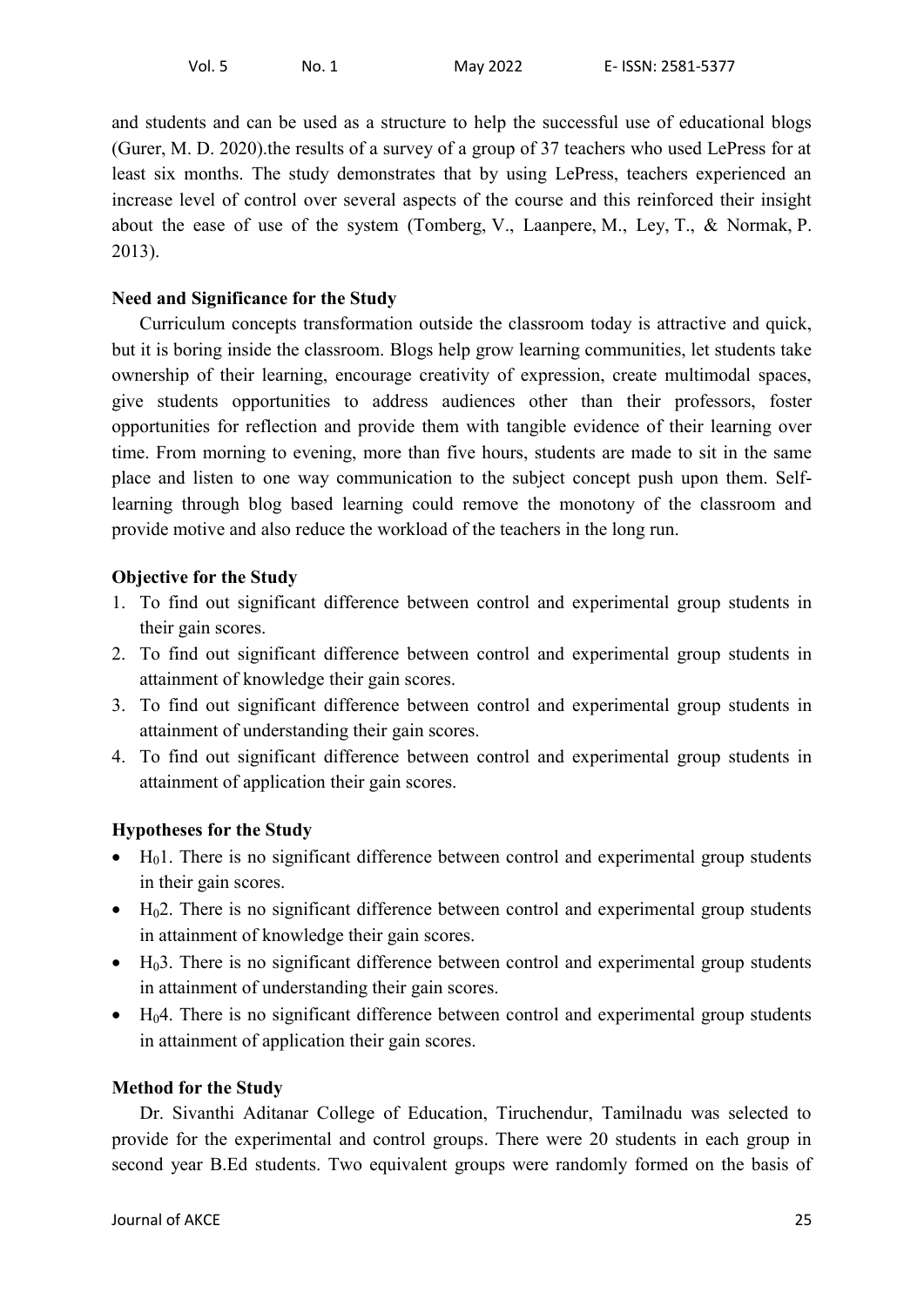their academic achievement. The tools used were the blog based learning developed by the investigators, and an achievement test in curriculum developed by the investigators.

After a pre-test for both the control and the experimental groups, the control group was taught the topic 'Resources of curriculum' by using chalk and talk methods for ten days one hour a day. The experimental group learned the same topics, in the same period, through developed blog based learning. The post-test was conducted for both the groups. The gain score were calculated by subtracting the pre-test scores form the post-test scores.

### **Hypothesis Analysis**

 $H<sub>0</sub>1$ . There is no significant difference between control and experimental group students in their gain scores.

**Table 1: Difference between Control and Experimental Group Students in Gain Scores**

| Group                    | Mean | S.D | Calculated<br>'t' value | <b>Remark at 5%</b><br>level |
|--------------------------|------|-----|-------------------------|------------------------------|
| Control<br>$(N=20)$      | 22.2 | 8.8 | 4.6981                  |                              |
| Experimental<br>$(N=20)$ | 10.5 | 6.6 |                         |                              |

(At  $5\%$  level of significance, the table value of 't' is 2.03)

It is inferred from the above table that the calculated 't' value (4.6981) is greater than the table value (2.03). Hence the null hypothesis  $(H<sub>0</sub>1)$  is rejected. That means there is a significant difference between the control and experimental group students in their gain scores.

H02. There is no significant difference between control and experimental group students in attainment of knowledge their gain scores.

**Table 2: Difference between Control and Experimental Group Students in Attainment of Knowledge in the Gain Scores**

| Group                    | Mean | S.D  | Calculated<br>'t' value | Remark at<br>5% level |
|--------------------------|------|------|-------------------------|-----------------------|
| Control<br>$(N=20)$      | 4.25 | 2.77 | 4.5134                  |                       |
| Experimental<br>$(N=20)$ | 1.35 | 2.53 |                         |                       |

(At 5% level of significance, the table value of 't' is  $2.03$ )

It is inferred from the above table that the calculated 't' value (4.5134) is greater than the table value (2.03). Hence the null hypothesis  $(H<sub>0</sub>2)$  is rejected. That means there is a significant difference between the control and experimental group students in the attainment of knowledge in the gain scores.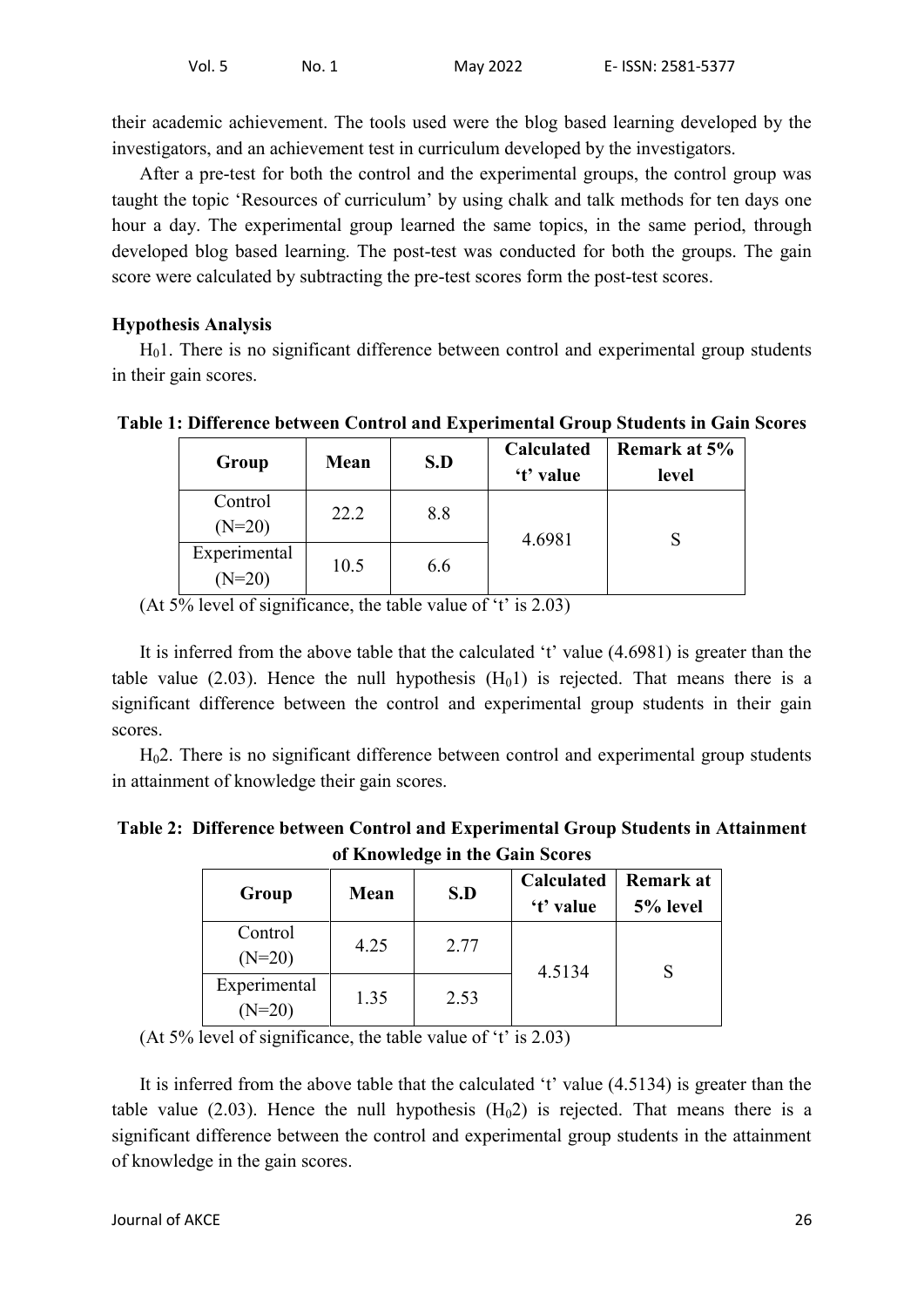H03. There is no significant difference between control and experimental group students in attainment of understanding their gain scores.

**Table 3: Difference between Control and Experimental Group Students in Attainment of Understanding in the Gain Scores**

| Group                    | Mean | S.D  | <b>Calculated</b><br>'t' value | Remark at<br>5% level |
|--------------------------|------|------|--------------------------------|-----------------------|
| Control<br>$(N=20)$      | 8.85 | 3.75 | 4.8546                         |                       |
| Experimental<br>$(N=20)$ | 3.70 | 3.17 |                                |                       |

(At 5% level of significance, the table value of 't' is 2.03)

It is inferred from the above table that the calculated 't' value (4.8546) is greater than the table value (2.03). Hence the null hypothesis  $(H<sub>0</sub>3)$  is rejected. That means there is a significant difference between the control and experimental group students in the attainment of Understanding in the gain scores.

H04. There is no significant difference between control and experimental group students in. attainment of application their gain scores.

**Table 4: Difference between Control and Probing Group Students in Attainment of Application in the Gain Scores**

| Group                    | Mean | S.D  | Calculated<br>'t' value | <b>Remark at</b><br>5% level |
|--------------------------|------|------|-------------------------|------------------------------|
| Control<br>$(N=20)$      | 9.10 | 3.83 | 3.4959                  |                              |
| Experimental<br>$(N=20)$ | 4.85 | 4.58 |                         |                              |

(At  $5\%$  level of significance, the table value of 't' is 2.03)

It is deduce from the above table that the calculated 't' value (3.4959) is greater than the table value (2.03). Hence the null hypothesis  $(H<sub>0</sub>4)$  is rejected. That means there is a significant difference between the control and experimental group students in the attainment of application in the gain scores.

### **Interpretation**

In sum, we can assert that the experimental group students were better than the control group students in their gain scores, as well as in the attainment of knowledge, understanding and application in their gain scores. The results may be due to the fact that the blog based learning is effective in teaching curriculum to B.Ed second year students. Since the blog based learning is developed by using hyper link, image, video lecture is attractive. This may have also motivated students to understand concepts and theories in curriculum.